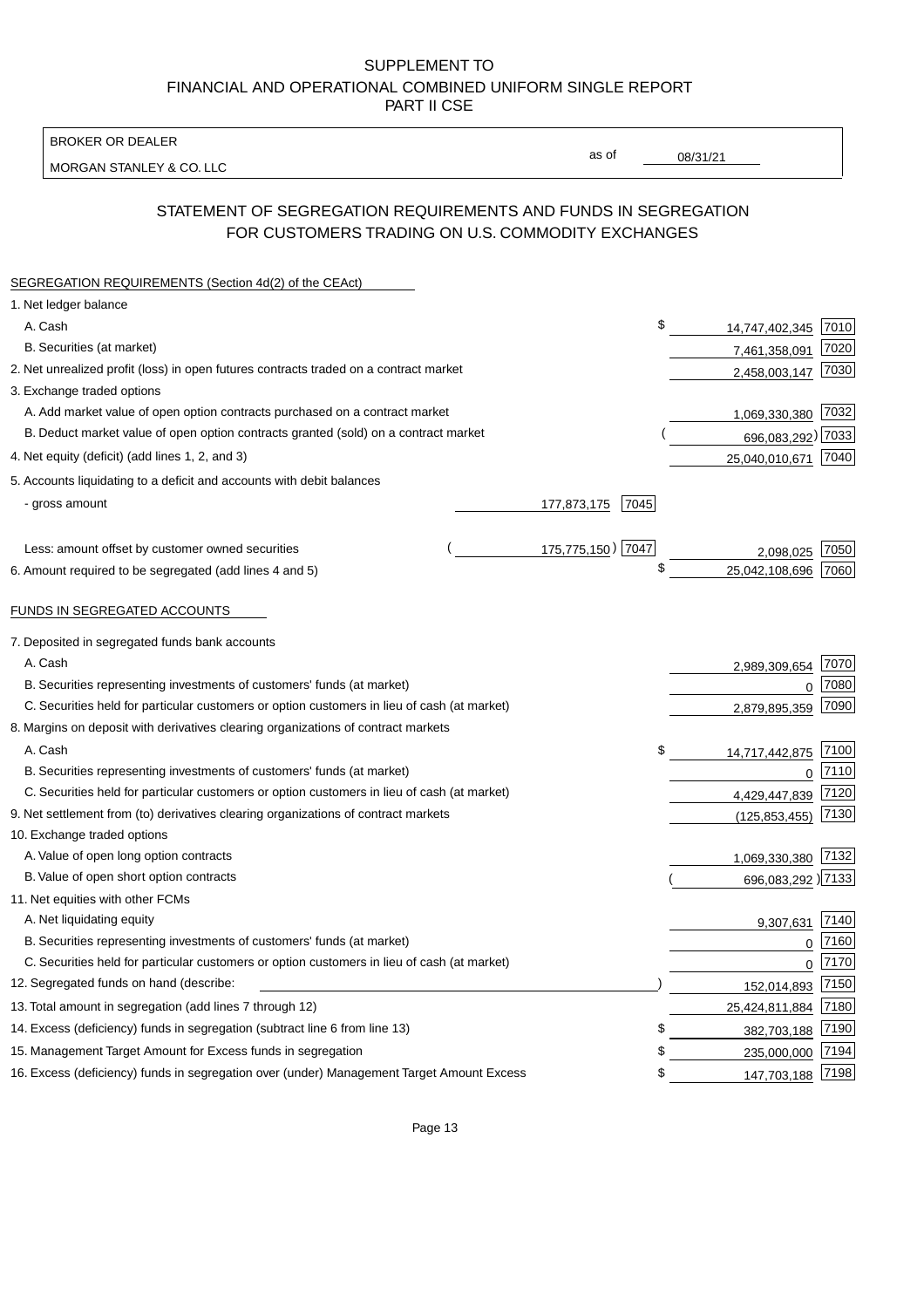|          | <b>BROKER OR DEALER</b>                                                              | as of                                  |           |
|----------|--------------------------------------------------------------------------------------|----------------------------------------|-----------|
|          | MORGAN STANLEY & CO. LLC                                                             |                                        | 08/31/21  |
|          | STATEMENT OF SEGREGATION REQUIREMENTS AND FUNDS IN SEGREGATION                       | FOR CUSTOMERS' DEALER OPTIONS ACCOUNTS |           |
|          | 1. Amount required to be segregated in accordance<br>with Commission regulation 32.6 | \$                                     | 7200      |
|          | 2. Funds in segregated accounts                                                      |                                        |           |
| A. Cash  |                                                                                      | \$<br> 7210 <br>$\Omega$               |           |
| C. Total | B. Securities (at market)                                                            | 7220<br>$\Omega$                       | 7230<br>∩ |
|          | 3. Excess (deficiency) funds in segregation                                          |                                        |           |
|          | (subtract line 2.C from line 1)                                                      |                                        | 0 7240    |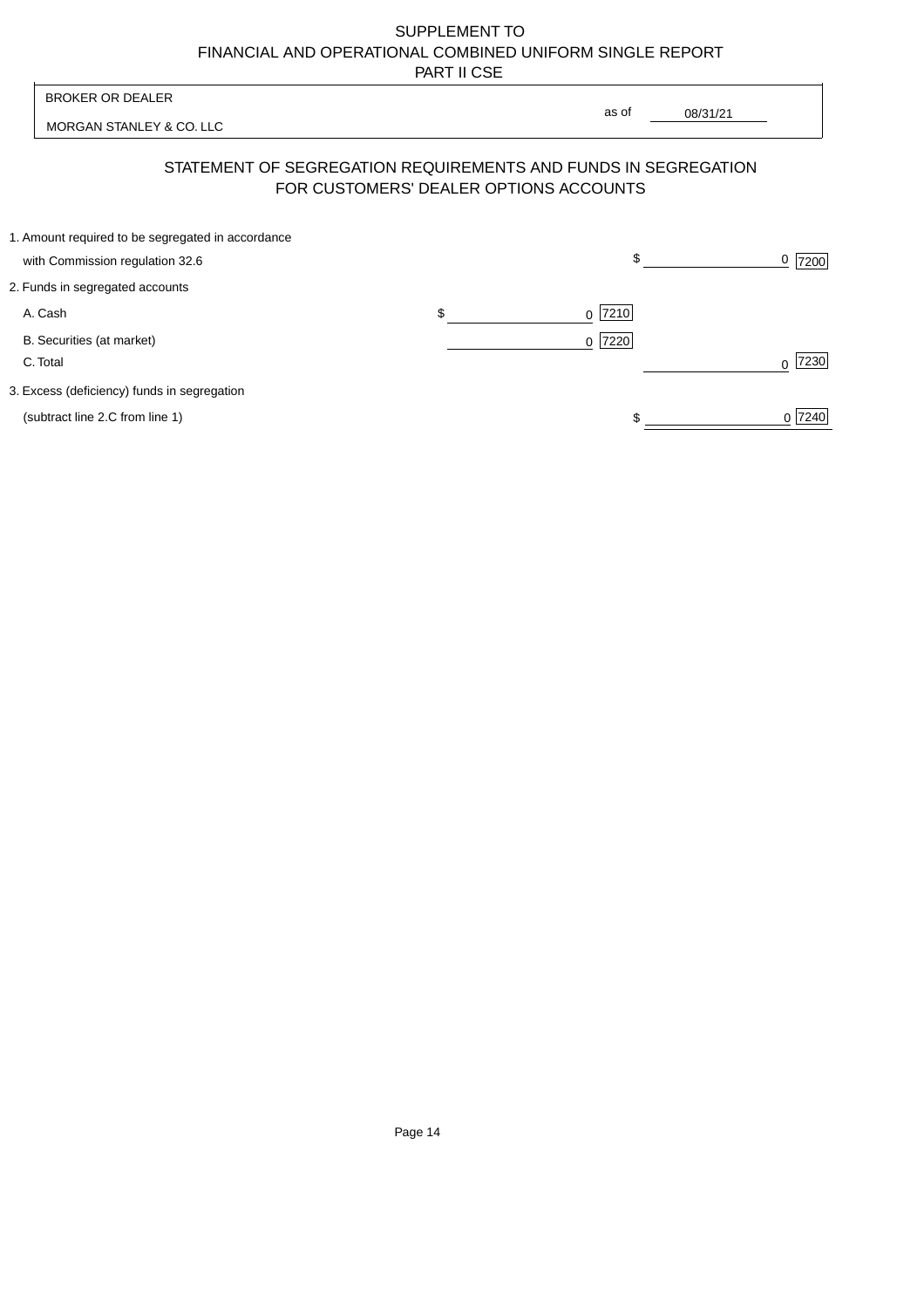PART II CSE

| <b>BROKER OR DEALER</b>  |       |          |
|--------------------------|-------|----------|
| MORGAN STANLEY & CO. LLC | as of | 08/31/21 |
|                          |       |          |

## STATEMENT OF SECURED AMOUNTS AND FUNDS HELD IN SEPARATE ACCOUNTS PURSUANT TO COMMISSION REGULATION 30.7

#### FOREIGN FUTURES AND FOREIGN OPTIONS SECURED AMOUNTS

| Amount required to be set aside pursuant to law, rule or regulation of a foreign government<br>or a rule of a self-regulatory organization authorized thereunder |  |                    | \$<br>0             | 7305 |
|------------------------------------------------------------------------------------------------------------------------------------------------------------------|--|--------------------|---------------------|------|
| 1. Net ledger balance - Foreign Futures and Foreign Option Trading - All Customers                                                                               |  |                    |                     |      |
| A. Cash                                                                                                                                                          |  |                    | \$<br>4,551,243,446 | 7315 |
| B. Securities (at market)                                                                                                                                        |  |                    | 2,042,338,198       | 7317 |
| 2. Net unrealized profit (loss) in open futures contracts traded on a foreign board of trade                                                                     |  |                    | 1,065,422,430       | 7325 |
| 3. Exchange traded options                                                                                                                                       |  |                    |                     |      |
| A. Market value of open option contracts purchased on a foreign board of trade                                                                                   |  |                    | 42,971,245          | 7335 |
| B. Market value of open contracts granted (sold) on a foreign board of trade                                                                                     |  |                    | (22,915,728)        | 7337 |
| 4. Net equity (deficit) (add lines 1.2. and 3.)                                                                                                                  |  |                    | \$<br>7,679,059,591 | 7345 |
| 5. Accounts liquidating to a deficit and accounts with                                                                                                           |  |                    |                     |      |
| debit balances - gross amount                                                                                                                                    |  | 7351<br>37,045,051 |                     |      |
| Less: amount offset by customer owned securities                                                                                                                 |  | 36,413,168) 7352   | 631,883             | 7354 |
| 6. Amount required to be set aside as the secured amount - Net Liquidating Equity Method (add lines 4 and 5)                                                     |  |                    | \$<br>7,679,691,474 | 7355 |
| 7. Greater of amount required to be set aside pursuant to foreign jurisdiction (above) or line 6.                                                                |  |                    | \$<br>7,679,691,474 | 7360 |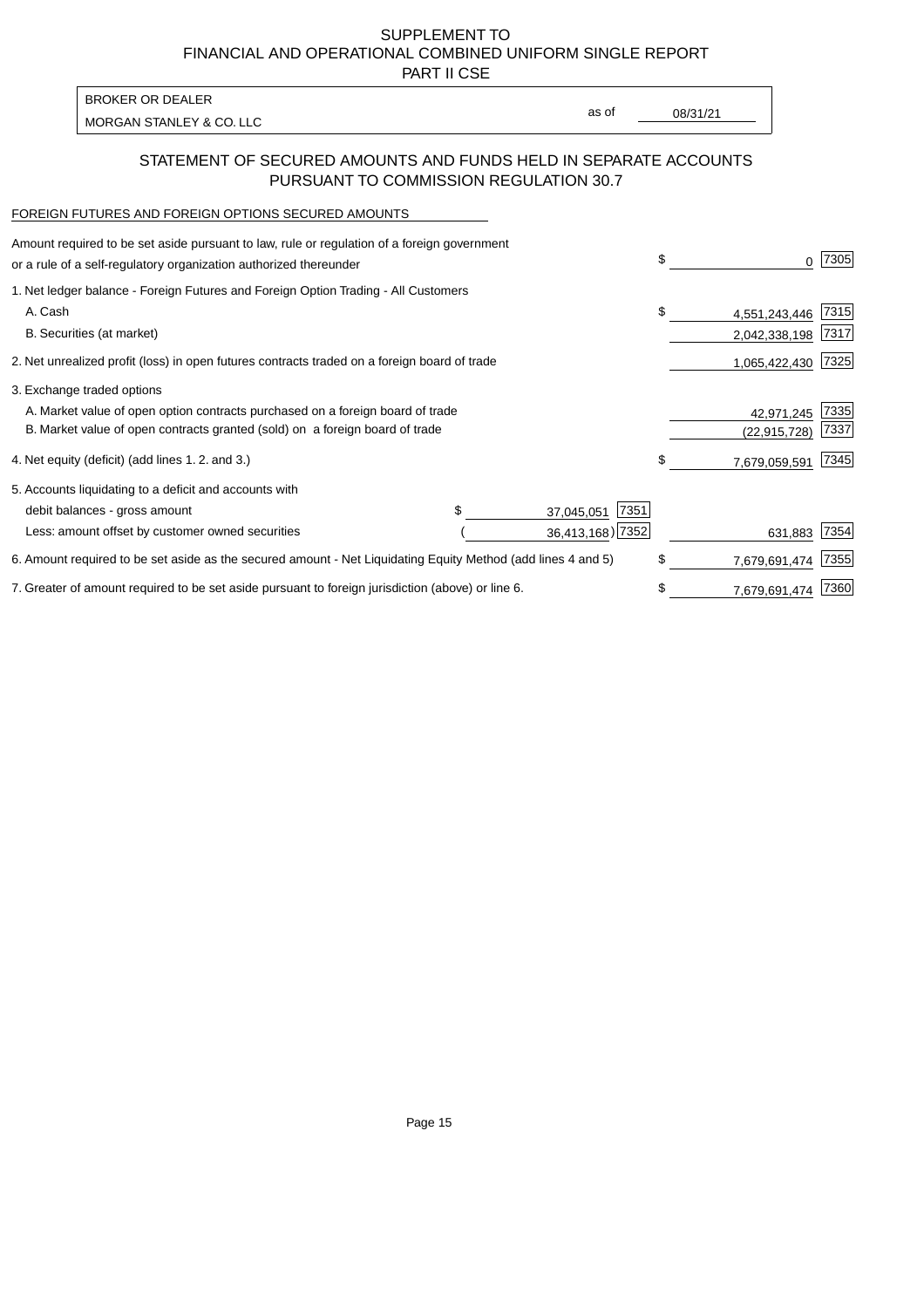BROKER OR DEALER

MORGAN STANLEY & CO. LLC

08/31/21 as of

## STATEMENT OF SECURED AMOUNTS AND FUNDS HELD IN SEPARATE ACCOUNTS PURSUANT TO COMMISSION REGULATION 30.7

### FUNDS DEPOSITED IN SEPARATE REGULATION 30.7 ACCOUNTS

| 1. Cash in banks                                                                                                     |      |                                    |             |                    |
|----------------------------------------------------------------------------------------------------------------------|------|------------------------------------|-------------|--------------------|
| A. Banks located in the United States                                                                                |      | \$<br>268,406,369                  | 7500        |                    |
| B. Other banks qualified under Regulation 30.7                                                                       |      |                                    |             |                    |
| Name(s):                                                                                                             | 7510 | 389,772,208 7520 \$                |             | 658,178,577 7530   |
| 2. Securities                                                                                                        |      |                                    |             |                    |
| A. In safekeeping with banks located in the United States                                                            |      | \$<br>606,022,469 7540             |             |                    |
| B. In safekeeping with other banks qualified under Regulation 30.7                                                   |      |                                    |             |                    |
| Name(s):                                                                                                             | 7550 | 58,059,159 7560                    |             | 664,081,628 7570   |
| 3. Equities with registered futures commission merchants                                                             |      |                                    |             |                    |
| A. Cash                                                                                                              |      | \$<br>14,186,462 7580              |             |                    |
| <b>B.</b> Securities                                                                                                 |      |                                    | $0$ 7590    |                    |
| C. Unrealized gain (loss) on open futures contracts                                                                  |      | 819,007                            | 7600        |                    |
| D. Value of long option contracts                                                                                    |      |                                    | $0$ 7610    |                    |
| E. Value of short option contracts                                                                                   |      |                                    | $0)$ 7615   | 15,005,469 7620    |
| 4. Amounts held by clearing organizations of foreign boards of trade                                                 |      |                                    |             |                    |
| Name(s):                                                                                                             | 7630 |                                    |             |                    |
| A. Cash                                                                                                              |      | \$                                 | 0 7640      |                    |
| <b>B.</b> Securities                                                                                                 |      |                                    | $0$ 7650    |                    |
| C. Amount due to (from) clearing organizations - daily variation                                                     |      | 0                                  | 7660        |                    |
| D. Value of long option contracts                                                                                    |      |                                    | 0 7670      |                    |
| E. Value of short option contracts                                                                                   |      |                                    | $_0$ ) 7675 | 0 7680             |
| 5. Amounts held by members of foreign boards of trade<br>Name(s):                                                    | 7690 |                                    |             |                    |
| A. Cash                                                                                                              |      | \$<br>4,096,416,983 7700           |             |                    |
| <b>B.</b> Securities                                                                                                 |      | 1,378,256,571 7710                 |             |                    |
| C. Unrealized gain (loss) on open futures contracts                                                                  |      | 1,064,603,422 7720                 |             |                    |
| D. Value of long option contracts                                                                                    |      | 42,971,245 7730                    |             |                    |
| E. Value of short option contracts                                                                                   |      | $(22,915,728)$ <sup>)</sup> [7735] |             | 6,559,332,493 7740 |
| 6. Amounts with other depositories designated by a foreign board of trade<br>Name(s):                                | 7750 |                                    |             | 0 7760             |
| 7. Segregated funds on hand (describe:                                                                               |      |                                    |             | 0 7765             |
| 8. Total funds in separate section 30.7 accounts                                                                     |      |                                    |             | 7,896,598,167 7770 |
|                                                                                                                      |      |                                    |             |                    |
| 9. Excess (deficiency) set Aside Funds for Secured Amount (subtract Line 7 Secured<br>Statement page 15 from Line 8) |      |                                    | \$          | 216,906,693 7380   |
| 10. Management Target Amount for Excess funds in separate section 30.7 accounts                                      |      |                                    | \$          | 140,000,000 7780   |
| 11. Excess (deficiency) funds in separate 30.7 accounts over (under) Management Target                               |      |                                    | \$          | 76,906,693 7785    |

Page 16